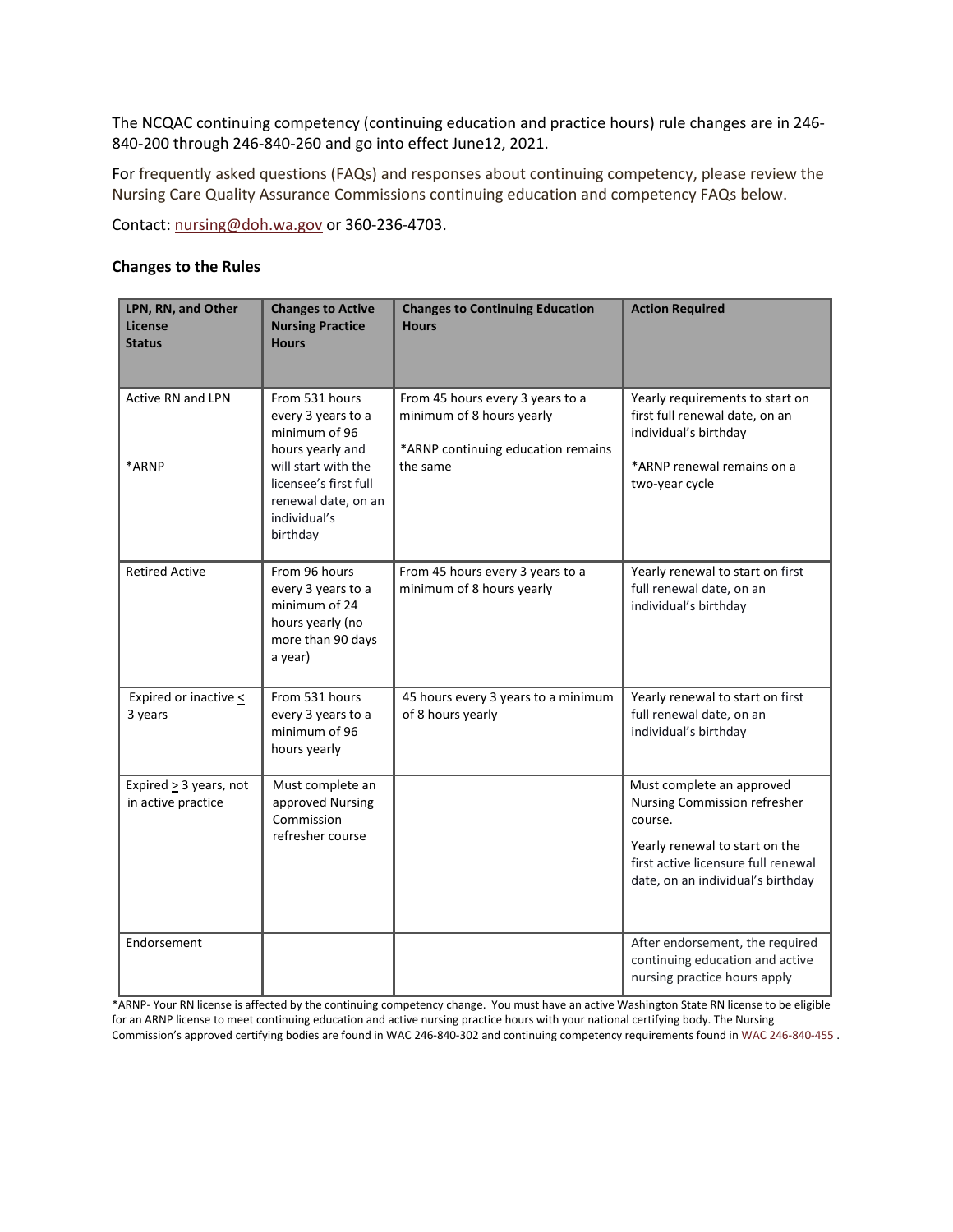# **General continuing competency information**

#### **How are continuing education hours defined?**

Hours are defined as the time it takes the nurse to complete the continuing education activity. For example, one hour is defined as 60 minutes of education, training, or self-study.

#### **How are continuing education credits calculated?**

There is a difference between continuing education credits and contact hours. One contact hour is equal to 60 minutes of instruction. The Nursing Care Quality Assurance Commission accepts courses that carry a credit-hour designation using that calculation.

Nurses endorsing into WA get a full renewal cycle to complete continuing education and active nursing practice hour requirements. This is the same with new graduates, if an individual's birthday is within 90 days of issuing the license, they would have 90 days plus a year to complete continuing competency with the new rules.

**Do continuing education contact hours for education have to be formal continuing education units or credits, or continuing nursing education?**

The laws and rules do not require any continuing education hours to have formal continuing education units (CEUs) or continuing nursing education (CNE). The Nursing Care Quality Assurance Commission calculates by hours, not by CEU credits. Training can be through an employer or another entity. Example of earned hours related to nursing practice includes Cardiopulmonary Resuscitation (CPR), Advanced Cardiovascular Life Support (ACLS), Pediatric Advanced Life Support (PALS), reading a journal article or blood-borne pathogens-infection control training.

## **Methods of meeting continuing education and practice hour requirements**

## **What types of continuing education meet the requirement?**

Any type of continuing education that is related to the practice of nursing. Training by an employer/institution, self-study training, or accredited courses may be counted. Examples include CPR training or blood-borne-pathogen training and reading a journal article related to nursing practice.

**Can the nurse count the required training for suicide prevention and telehealth training?** Yes, the nurse can count training in suicide prevention and telehealth training.

**Can the nurse count volunteer hours to meet the practice hour requirement?**

Yes, practice hour requirements can be paid, unpaid, or as a volunteer performing nursing care.

## **What activities qualify as practice hours?**

Practice is interpreted liberally. Any job or position that requires or recommends a nursing license would meet the criteria as any activity performed as an employee or volunteer that is within the legal scope of nursing practice. Qualified activities include bedside nursing, teaching nursing, supervising care, consulting, clinical experience in a nursing program, caring for a family member, faith-based nursing, insurance nursing, coordinating/managing care, researching, regulatory nursing, paralegal nursing, or publishing/authoring.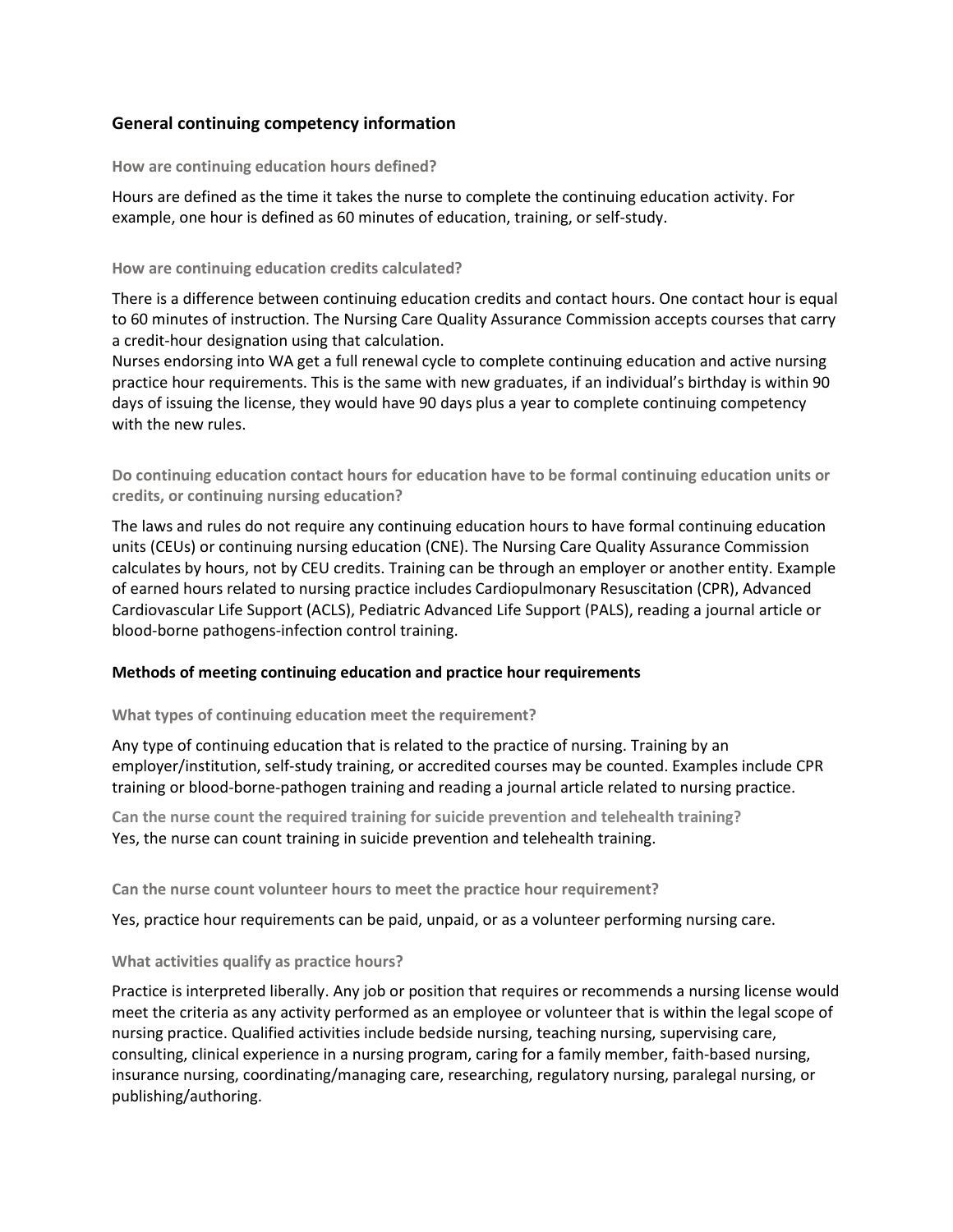**Can providing nursing care for a family member be counted for practice hours?**

Hours can be counted for active nursing practice hours when providing nursing care for a family member, friend, or neighbor whether this is in a paid or unpaid position.

**Can preparation count as practice hours for a nursing-related educational presentation?**

Hours used to prepare and present a nursing-related educational presentation can count for practice hours. An alternative is to count these for continuing education hours.

**What types of continuing education courses are approved by the Nursing Care Quality Assurance Commission?**

The commission does not approve continuing education courses.

**Can online education classes count towards continuing education hours?**

Yes. Continuing education hours may be obtained through successful completion of an online or inperson course.

**Can an independent study or research project be counted towards practice hours?**

An independent study or research project may be counted towards practice or continuing education hours.

## **Can the required suicide prevention training course be used for continuing education hours?**

Since January 1, 2016, Washington requires that nurses and other health professionals complete a onetime mandatory six hours of continuing education (CE) in suicide assessment, treatment, and management. The training must be taken as a course from the DOH-approved [Model List.](about:blank) Legislation (RCW [43.70.442\)](about:blank) requires that the health professions listed below take a suicide prevention course that meets their hour and content requirement before the end of the next full continuing education reporting period. The law exempts the Advanced Registered Nurse Practitioner-Certified Registered Nurse Anesthetists (ARNP-CNS) from the requirement.

## **Can the required telehealth training be used for continuing education?**

A nurse can count telehealth training as continuing education. Since January 2021, Washington requires that nurses providing nursing telehealth services are required to complete telemedicine training. To learn more about the law, visit [RCW 43.70.495.](about:blank) For training options, visit the Washington State [Telehealth Collaborative Training page.](https://gcc02.safelinks.protection.outlook.com/?url=https%3A%2F%2Flnks.gd%2Fl%2FeyJhbGciOiJIUzI1NiJ9.eyJidWxsZXRpbl9saW5rX2lkIjoxMDEsInVyaSI6ImJwMjpjbGljayIsImJ1bGxldGluX2lkIjoiMjAyMDEyMTcuMzIxNDExMjEiLCJ1cmwiOiJodHRwczovL2djYzAyLnNhZmVsaW5rcy5wcm90ZWN0aW9uLm91dGxvb2suY29tLz91cmw9aHR0cHMlM0ElMkYlMkZ3d3cud3NoYS5vcmclMkZwb2xpY3ktYWR2b2NhY3klMkZpc3N1ZXMlMkZ0ZWxlbWVkaWNpbmUlMkZ3YXNoaW5ndG9uLXN0YXRlLXRlbGVtZWRpY2luZS1jb2xsYWJvcmF0aXZlJTJGdGVsZW1lZGljaW5lLXRyYWluaW5nJmRhdGE9MDQlN0MwMSU3Q0FsZWphbmRyby5MZSU0MGRvaC53YS5nb3YlN0MwZDM2MTc0OTMzMGQ0MTI5NmE3NTA4ZDhhMjFmNzlkNSU3QzExZDBlMjE3MjY0ZTQwMGE4YmEwNTdkY2MxMjdkNzJkJTdDMCU3QzAlN0M2Mzc0Mzc2MDM1MTI4ODg4NDIlN0NVbmtub3duJTdDVFdGcGJHWnNiM2Q4ZXlKV0lqb2lNQzR3TGpBd01EQWlMQ0pRSWpvaVYybHVNeklpTENKQlRpSTZJazFoYVd3aUxDSlhWQ0k2TW4wJTNEJTdDMTAwMCZzZGF0YT16VVNZazlPaVdVOGZiZjZPT1E5cnVMcFBDTDNjQUIlMkJweHlEa056YVdVJTJGRSUzRCZyZXNlcnZlZD0wIn0.sRASpk7c3Y3uSp_tdiYaMgscpRbWuO55Zr4eHrc1H5A%2Fs%2F679457645%2Fbr%2F92015143280-l&data=04%7C01%7Cdebbie.carlson%40doh.wa.gov%7C3f86356eb46f44574d9908d8a222c46e%7C11d0e217264e400a8ba057dcc127d72d%7C0%7C0%7C637437618478744223%7CUnknown%7CTWFpbGZsb3d8eyJWIjoiMC4wLjAwMDAiLCJQIjoiV2luMzIiLCJBTiI6Ik1haWwiLCJXVCI6Mn0%3D%7C3000&sdata=zQXWYEpSsJOyze4y3%2BRgbTvkcUff4yR%2BpcjVZE73eTY%3D&reserved=0)

**I'm attending graduate nursing school, do these hours count for continuing education?**

A nurse may receive continuing education for attendance and completion of courses within the framework of a curriculum that leads to an academic degree in nursing or an academic course relevant to the licensee's area of nursing practice. The academic course must have been completed within the licensing period for which the renewal takes place.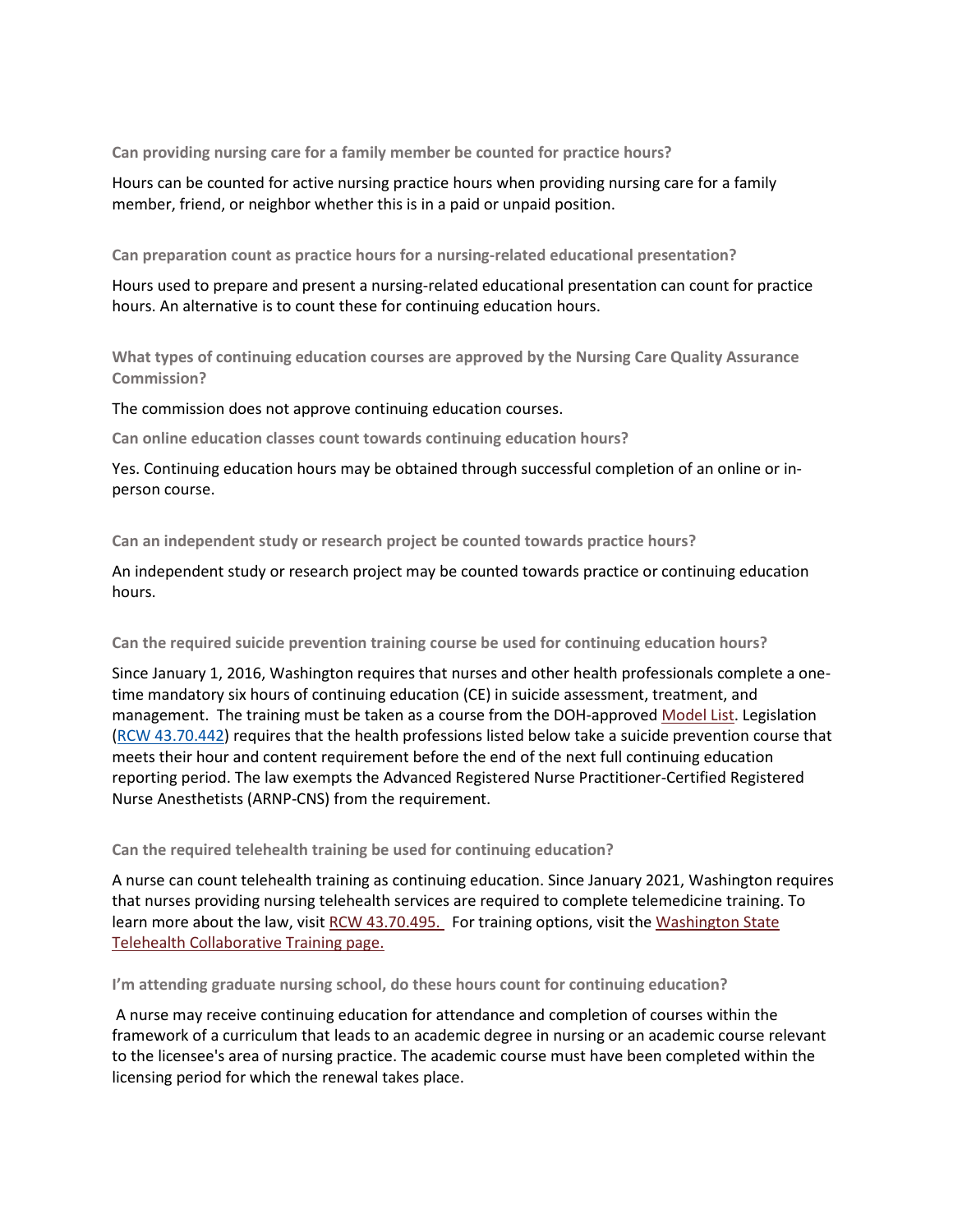### **Continuing education and practice hour requirements for LPNs and RNs**

**Will the new continuing education and practice hour requirements change affect my nursing licensure?**

Yes, for licensing renewal, LPNs and RNs must complete 8 continuing education hours in the nurse's area of practice, and 96 active practice hours yearly.

### **Continuing education and practice hour requirements for Retired Active RNs**

**What are the continuing competency practice hour requirements?**

For retired active nurses, education hours are reduced to a minimum of eight hours yearly and practice hours are reduced to a minimum of 24 hours yearly.

### **Continuing education and practice hour requirements for inactive and expired license**

**Is a nurse with an inactive nurse license required to complete continuing education hours?** 

Completion of continuing education and practice hours are not required with an inactive or expired nursing license.

**Is a nurse with an active license who does not practice in Washington, but practices in another state, required to meet the continuing education and practice hour requirements?** 

Yes. A nurse with a Washington state license must meet the continuing competency (education and practice hour) requirements regardless of which state they practice or reside in.

**Do continuing education or practice hours completed in another state or country meet the requirement?**

Yes. The education or practice hours can be completed in another state or country if they meet the required education and practice hours.

## **Approval of continuing education and practice hour requirements**

**Does the Nursing Care Quality Assurance Commission approve and/or accredited continuing education programs?**

No. The Nursing Care Quality Assurance Commission does not approve and/or accredited continuing education programs.

**Does the continuing education/training course require approval by an accredited organization for formal continuing education hours or credits?** 

No. The training or continuing education course does not require approval or accreditation for continuing education hours from a nursing or other professional organization.

**How does the nurse choose what continuing education to take?**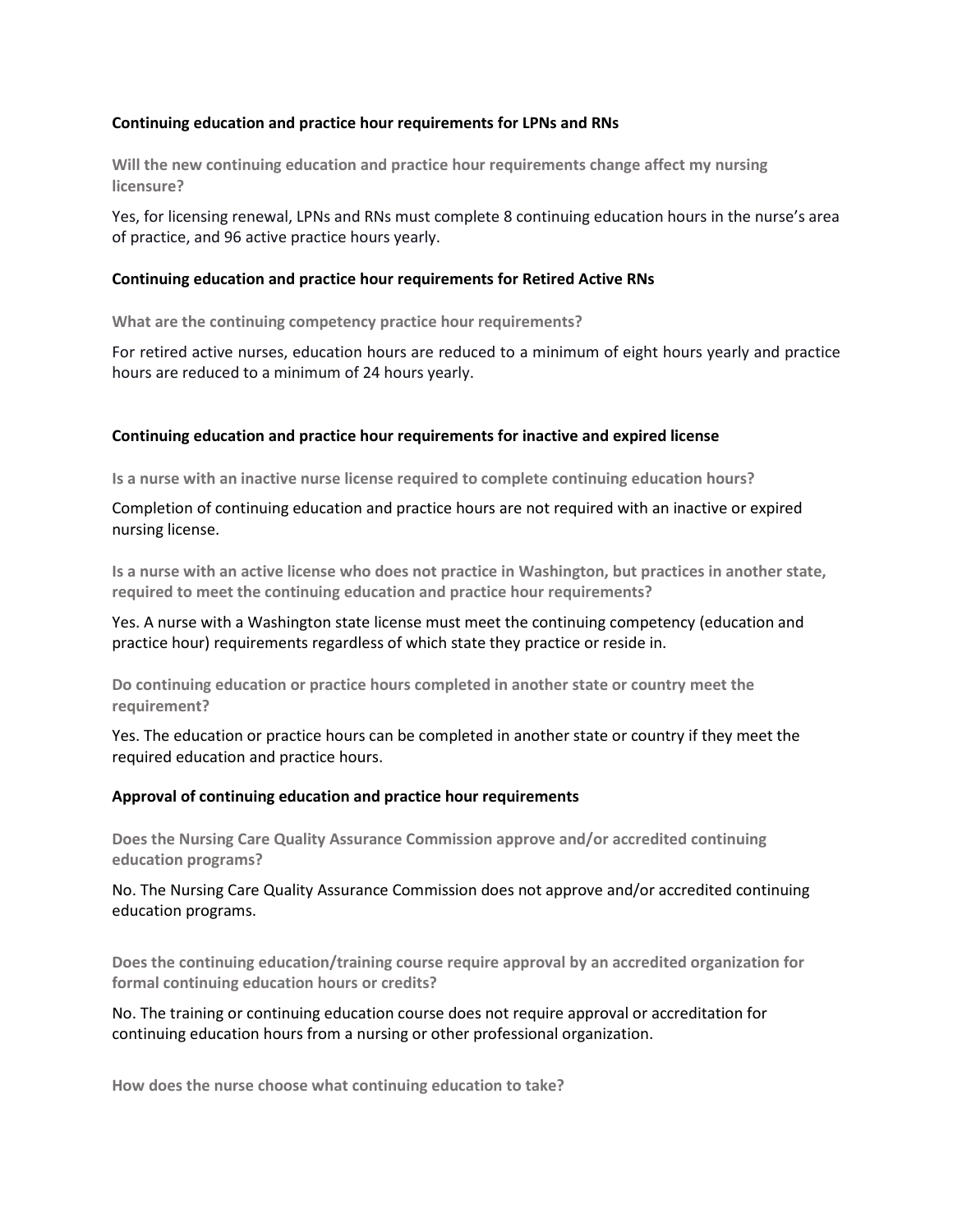Continuing education should relate to the nurse's area of professional practice or specialty or areas identified through reflection and self-assessment for professional growth.

#### **Licensure renewal cycle and continuing competency**

**Is a nurse who renews their license in October 2021 required to meet the new continuing education and practice hour rules?**

A nurse has a full renewal cycle to complete the new continuing education and practice hour requirements. For example, if a nurse is required to renew the nursing license in October 2021 (birthdate), then the new continuing education and practice hour requirements take place between October 2021 and October 2022 (the licensing period for the 2022 renewal).

A reminder to be aware to renew your license before or on the expiration date. If you do not renew your license before the expiration date, you will not be able to renew online. A delay in processing time may affect your active licensure status.

**Is a nurse who gets a license through the endorsement process and in between their birthdate, required to get the full nursing practice and continuing education hours, or is this pro-rated?** 

The Washington state nursing renewal cycle is based on the nurse's birthdate. A nurse endorsing into Washington state will have a full renewal cycle to complete continuing education and practice hour requirements.

**Is a new graduate who gets a license required to get the full nursing practice and continuing education hours, or is this pro-rated?**

The Washington state nursing renewal cycle for licensure is on the nurse's birthdate. A new graduate nurse who gets the initial license within 90 days of license issuance, would not need to meet the continuing practice hour and continuing education hour requirement until the full renewal cycle.

**Can continuing education or practice hours be carried over if more continuing education or practice hours are completed during the renewal period?**

No. nurses cannot carry over any hours to the next renewal period.

## **Maintaining records**

**Does the nurse need to send in documentation to the Nursing Care Quality Assurance Commission of practice hours or continuing education hours to renew a nursing license?**

No. The nurse does not need to send in documentation to renew a nursing license.

**How long should continuing education hour and practice hour documentation be retained?**

The Nursing Care Quality Assurance Commission recommends keeping these documents for at least two years.